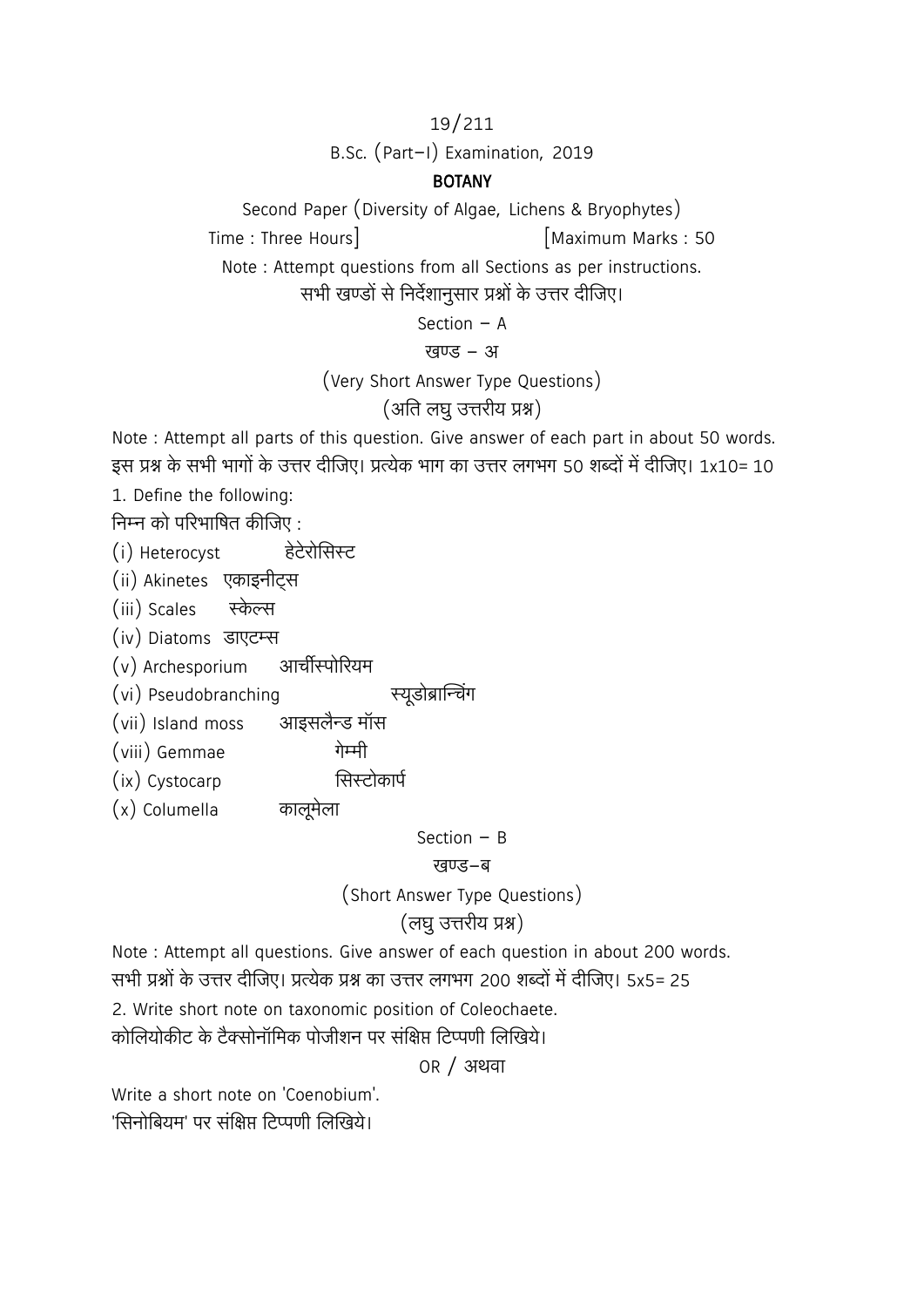3. Describe briefly the characteristic features of Rhodophyceae.

रोडोफाइसी के विशिष्ट लक्षणों का संक्षिप्त वर्णन कीजिए।

## OR / अथवा

Write a short note on sex organs of Chara. कैरा के जननांगों पर संक्षिप्त टिप्पणी लिखिए।

4. Write a short note on vegetative reproduction in Lichens.

लाइकेन में कायिक जनन पर संक्षिप्त टिप्पणी लिखिये।

### OR / अथवा

"Lichens are known as pollution indicators", explain briefly.

"लाइकेन को प्रदूषण का संकेतक" कहा जाता है। इसकी संक्षिप्त व्याख्या कीजिए।

5. Compare the internal structure of sporophytes of Riccia and Marchantia with the help of labelled diagrams.

रिक्सिया एवं मार्केन्शिया के बीजाणुद्भिद् की आंतरिक संरचना की तुलना नामांकित चित्रों की सहायता से कीजिए।

## OR / अथवा

Describe briefly the internal structure of the thallus of Anthoceros, with the help of labelled

diagrams.

एन्थोसिरॉस के सूकाय की आन्तरिक संरचना का नामांकित चित्रों की सहायता से संक्षिप्त वर्णन कीजिए।

6. Describe briefly the structure of a cyanobacterial cell with the help of labelled diagrams.

एक साइनोबैक्टीरियल कोशिका की संरचना का संक्षिप्त वर्णन नामांकित चित्रों की सहायता से कीजिए। OR / अथवा

Describe briefly the range of thallus organisation in chlorophyceae. क्लोरोफाइसी में सूकाय के संगतन का संक्षिप्त वर्णन कीजिए।

## Section-C

## खण्ड - स

(Long Answer Type Questions)

# (दीर्घ उत्तरीय प्रश्न)

Note : Attempt any two questions. Give answer of each question in about 500 words. किन्हीं दो प्रश्नों के उत्तर दीजिए। प्रत्येक प्रश्न का उत्तर लगभग 500 शब्दों में दीजिए। 71/2x2= 15

7. Describe the life cycle of Oedogonium with the help of suitable diagrams.

उपयुक्त चित्रों की सहायता से ऊडोगोनियम के जीवन–चक्र का वर्णन कीजिए।

8. Describe the classification of Bryophytes studied by you.

आपके द्वारा अध्ययन किये गये ब्रायोफाइट्स के वर्गीकरण का वर्णन कीजिए।

9. Describe in detail the economic importance of Algae.

शैवालों के आर्थिक महत्व का विस्तृत वर्णन कीजिए।

10. Classify the lichens and describe their different types.

लाइकेन को वर्गीकृत कीजिए तथा उनके विभिन्न प्रकारों का वर्णन कीजिए।